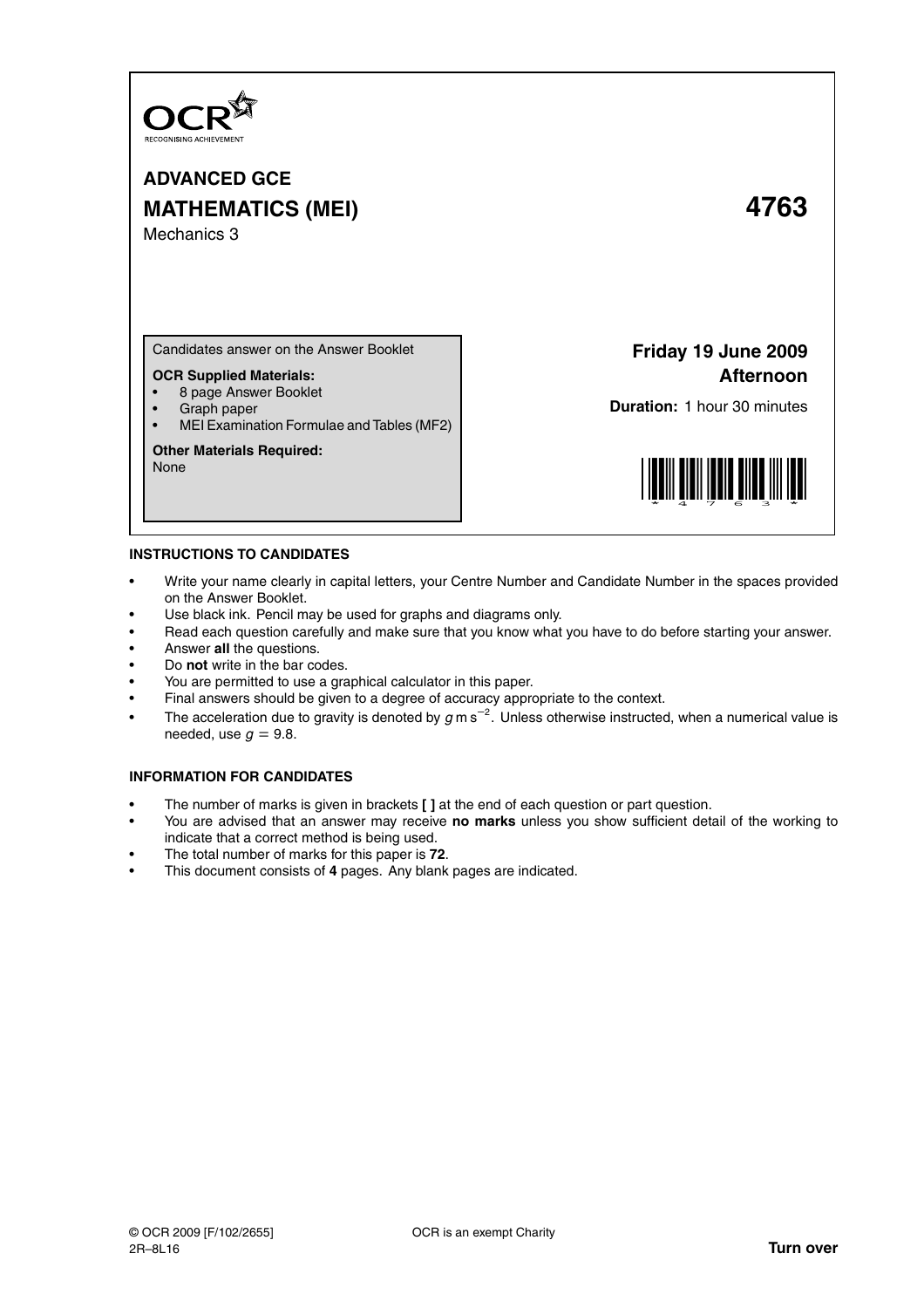**1** A fixed solid sphere has centre O and radius 2.6 m. A particle P of mass 0.65 kg moves on the smooth surface of the sphere.

The particle P is set in motion with horizontal velocity  $1.4 \text{ m s}^{-1}$  at the highest point of the sphere, and moves in part of a vertical circle. When OP makes an angle  $\theta$  with the upward vertical, and P is still in contact with the sphere, the speed of P is  $v \text{ m s}^{-1}$ .

(i) Show that 
$$
v^2 = 52.92 - 50.96 \cos \theta
$$
. [3]

- **(ii)** Find, in terms of  $\theta$ , the normal reaction acting on P. **[4]**
- **(iii)** Find the speed of P at the instant when it leaves the surface of the sphere. **[4]**

The particle P is now attached to one end of a light inextensible string, and the other end of the string is fixed to a point A, vertically above O, such that AP is tangential to the sphere, as shown in Fig. 1. P moves with constant speed 1.2 m s<sup>-1</sup> in a **horizontal** circle with radius 2.4 m on the surface of the sphere.



**Fig. 1**

**(iv)** Find the tension in the string and the normal reaction acting on P. **[8]**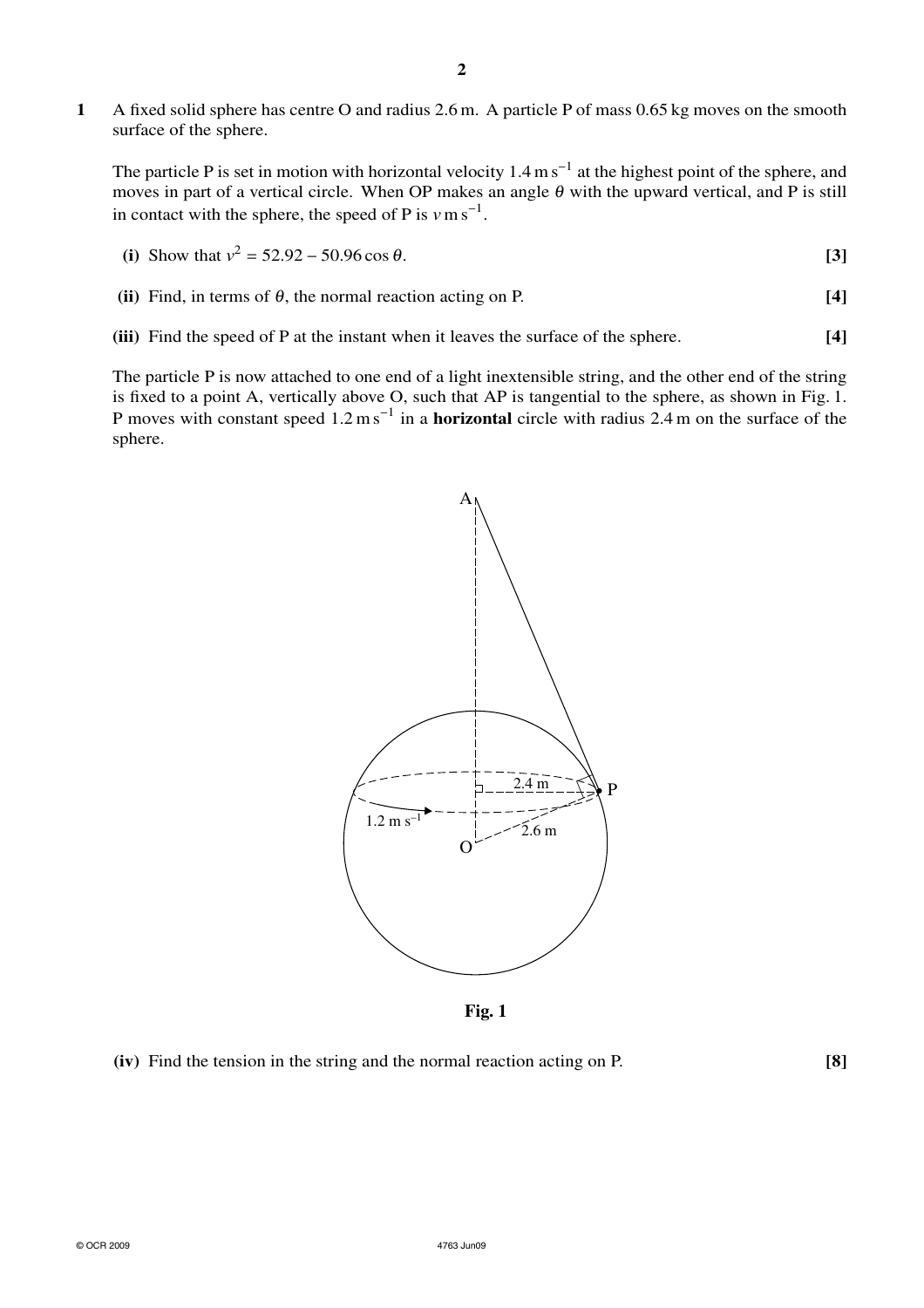**2** In trials for a vehicle emergency stopping system, a small car of mass 400 kg is propelled towards a buffer. The buffer is modelled as a light spring of stiffness  $5000 \text{ N m}^{-1}$ . One end of the spring is fixed, and the other end points directly towards the oncoming car. Throughout this question, there is no driving force acting on the car, and there are no resistances to motion apart from those specifically mentioned.

At first, the buffer is mounted on a horizontal surface, and the car has speed  $3 \text{ m s}^{-1}$  when it hits the buffer, as shown in Fig. 2.1.



**Fig. 2.1**

**(i)** Find the compression of the spring when the car comes (instantaneously) to rest. **[3]**

The buffer is now mounted on a slope making an angle  $\theta$  with the horizontal, where sin  $\theta = \frac{1}{7}$  $rac{1}{7}$ . The car is released from rest and travels 7.35 m down the slope before hitting the buffer, as shown in Fig. 2.2.



**Fig. 2.2**

**(ii)** Verify that the car comes instantaneously to rest when the spring is compressed by 1.4 m. **[4]**

The surface of the slope (including the section under the buffer) is now covered with gravel which exerts a constant resistive force of 7560 N on the car. The car is moving down the slope, and has speed 30 m s<sup>−</sup><sup>1</sup> when it is 24 m from the buffer, as shown in Fig. 2.3. It comes to rest when the spring has been compressed by *x* metres.



**Fig. 2.3**

**(iii)** By considering work and energy, find the value of *x*. **[10]**